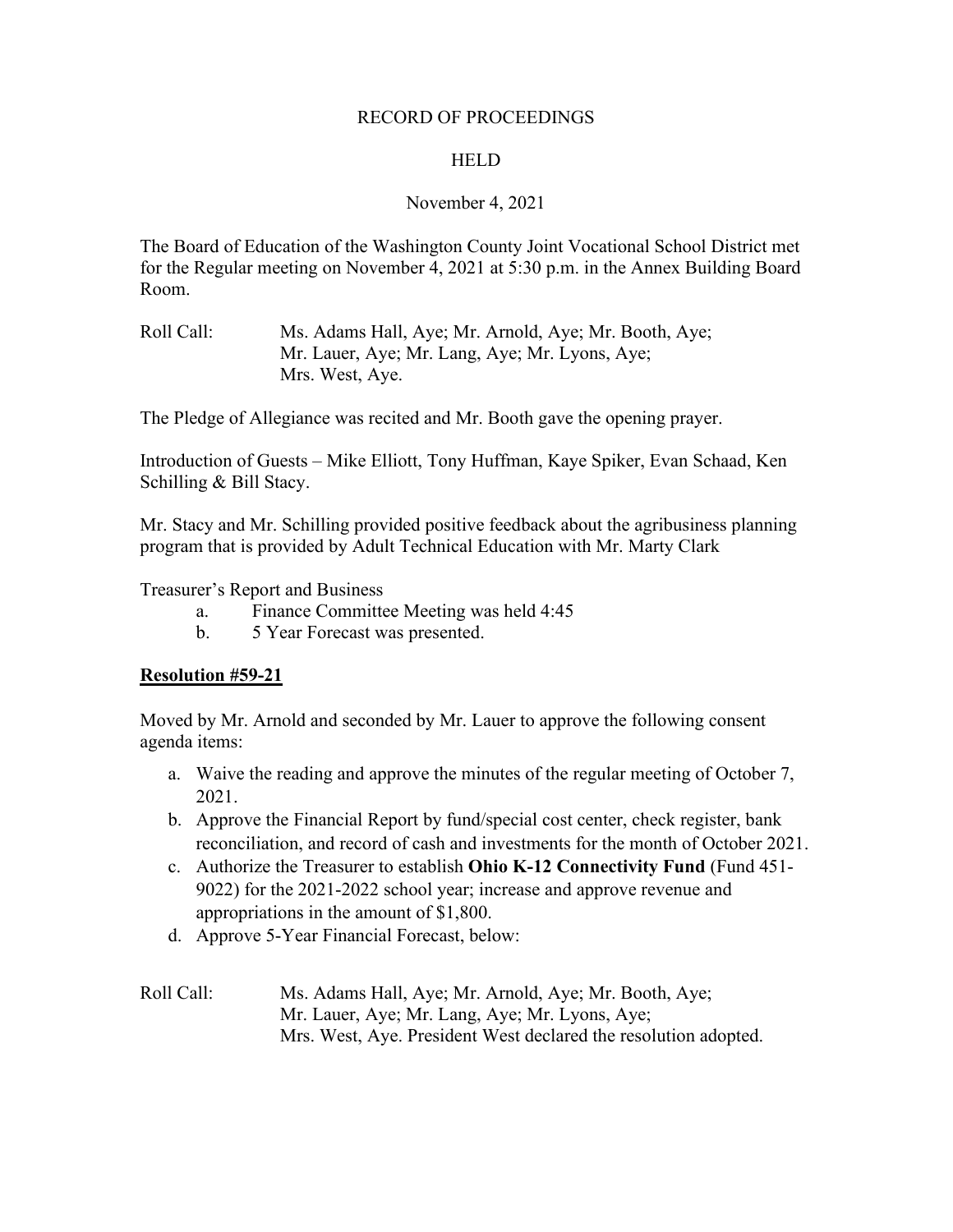#### The Washington County Career Center

Washington County<br>Schedule of Revenues, Expenditures and Changes in Fund Balances<br>For the Fiscal Years Ended June 30, 2019, 2020 and 2021 Actual;<br>Forecasted Fiscal Years Ending June 30, 2022 Through 2026

|                |                                                                                  | Actual                 |                        |                                  |                 | <b>Forecasted</b>      |                        |                        |                        |                        |  |
|----------------|----------------------------------------------------------------------------------|------------------------|------------------------|----------------------------------|-----------------|------------------------|------------------------|------------------------|------------------------|------------------------|--|
|                |                                                                                  | <b>Fiscal Year</b>     | <b>Fiscal Year</b>     | <b>Fiscal Year</b>               | Average         | <b>Fiscal Year</b>     | <b>Fiscal Year</b>     | <b>Fiscal Year</b>     | <b>Fiscal Year</b>     | <b>Fiscal Year</b>     |  |
|                |                                                                                  | 2019                   | 2020                   | 2021                             | Change          | 2022                   | 2023                   | 2024                   | 2025                   | 2026                   |  |
|                | <b>Revenues</b>                                                                  |                        |                        |                                  |                 |                        |                        |                        |                        |                        |  |
| 1.010          | General Property Tax (Real Estate)                                               | \$1,863,528            | \$1,978,560            | \$2,024,843                      | 4.3%            | \$2,050,281            | \$2,117,992            | \$2,168,952            | \$2,172,535            | \$2,230,389            |  |
| 1.020          | Public Utility Personal Property Tax                                             | \$714,229              | \$808,948              | \$671.343                        | $-1.9%$         | \$678,741              | \$686,253              | \$689,637              | \$694,287              | \$697,017              |  |
| 1.030          | <b>Income Tax</b>                                                                | \$0                    | \$0                    | S <sub>0</sub>                   | 0.0%            | \$0                    | \$0                    | \$0                    | \$O                    | \$0                    |  |
| 1.035          | Unrestricted State Grants-in-Aid                                                 | \$2,474,435            | \$2,469.085            | \$2,482,629                      | 0.2%            | \$2,898.689            | \$3,306,417            | \$3,307,027            | \$3,307,649            | \$3,308,284            |  |
| 1.040          | Restricted State Grants-in-Aid                                                   | \$1,128,148            | \$1,127,471            | \$1,127,464                      | 0.0%            | \$1,127,464            | \$1,127,464            | \$1,127,464            | \$1,127,464            | \$1,127,464            |  |
| 1.045          | Restricted Federal Grants In Aid                                                 | S <sub>0</sub>         | S0                     | S <sub>0</sub>                   | 0.0%            | S0                     | \$0                    | S0                     | S0                     | S0                     |  |
| 1.050          | <b>Property Tax Allocation</b>                                                   | \$272,592              | \$280,643              | \$289,943                        | 3.1%            | \$290,167              | \$298.193              | \$310,521              | \$311.399              | \$320,129              |  |
| 1.060          | All Other Revenues                                                               | \$198,923              | \$315,613              | \$367.148                        | 37.5%           | \$273,986              | \$254,464              | \$154,947              | \$105,435              | \$80,928               |  |
| 1.070          | <b>Total Revenues</b>                                                            | \$6,651,855            | \$6,980,320            | \$6,963,370                      | 2.3%            | \$7,319,328            | \$7,790,783            | \$7,758,548            | \$7,718,769            | \$7,764,211            |  |
|                |                                                                                  |                        |                        |                                  |                 |                        |                        |                        |                        |                        |  |
|                | <b>Other Financing Sources</b>                                                   |                        |                        |                                  |                 |                        |                        |                        |                        |                        |  |
| 2.010<br>2.020 | Proceeds from Sale of Notes<br>State Emergency Loans and Advancements (Approved) | S0<br>S <sub>0</sub>   | \$0<br>S0              | S <sub>0</sub><br>S <sub>0</sub> | 0.0%<br>0.0%    | \$0<br>S0              | \$0<br>\$0             | S0<br>S0               | S0<br>S0               | S <sub>0</sub><br>\$0  |  |
| 2.040          | <b>Operating Transfers-In</b>                                                    | \$85,000               | \$81,500               | \$92,166                         | 4.5%            | \$93,957               | \$93,000               | \$93,000               | \$93,000               | \$93,000               |  |
| 2.050          | Advances-In                                                                      | S <sub>0</sub>         | S0                     | S <sub>0</sub>                   | 0.0%            | S0                     | \$0                    | \$0                    | S0                     | \$0                    |  |
| 2.060          | <b>All Other Financing Sources</b>                                               | \$70,759               | \$98,123               | \$74,944                         | 7.5%            | \$70,445               | \$70,445               | \$70,445               | \$70,445               | \$70,445               |  |
| 2.070          | <b>Total Other Financing Sources</b>                                             | \$155,759              | \$179,623              | \$167,110                        | 4.2%            | \$164.402              | \$163,445              | \$163,445              | \$163,445              | \$163,445              |  |
| 2.080          | <b>Total Revenues and Other Financing Sources</b>                                | \$6,807,614            | \$7,159,943            | \$7,130,480                      | 2.4%            | \$7,483,730            | \$7,954,228            | \$7,921,993            | \$7,882,214            | \$7,927,656            |  |
|                |                                                                                  |                        |                        |                                  |                 |                        |                        |                        |                        |                        |  |
|                | <b>Expenditures</b>                                                              |                        |                        |                                  |                 |                        |                        |                        |                        |                        |  |
| 3.010          | <b>Personal Services</b>                                                         | \$3,173,863            | \$3,219,503            | \$3,282.872                      | 1.7%            | \$3,626.254            | \$3,681.935            | \$3,746,954            | \$3,855,039            | \$3,966,282            |  |
| 3.020          | <b>Employees' Retirement/Insurance Benefits</b>                                  | \$1,356,980            | \$1,373,616            | \$1,470,474                      | 4.1%            | \$1,573,048            | \$1,665,951            | \$1,797,018            | \$1,921,805            | \$2,057,527            |  |
| 3.030          | <b>Purchased Services</b>                                                        | \$660,169              | \$655,017              | \$603.151                        | $-4.3%$<br>2.4% | \$618.784              | \$645.061              | \$672.514              | \$701.195              | \$731.161              |  |
| 3.040<br>3.050 | Supplies and Materials<br>Capital Outlay                                         | \$384,371<br>\$314.835 | \$429,915<br>\$136,205 | \$399,785<br>\$88,576            | -45.9%          | \$417,749<br>\$225,000 | \$430,282<br>\$200,000 | \$443,191<br>\$200,000 | \$456,487<br>\$200,000 | \$470,181<br>\$200,000 |  |
| 3.060          | Intergovernmental                                                                | S <sub>0</sub>         | S0                     | \$0                              | 0.0%            | S0                     | \$0                    | S0                     | S0                     | \$0                    |  |
|                | Debt Service:                                                                    |                        |                        |                                  | 0.0%            |                        |                        |                        |                        |                        |  |
| 4.010          | Principal-All (Historical Only)                                                  | S <sub>0</sub>         | \$0                    | \$0                              | 0.0%            | \$0                    | SO.                    | S0                     | S0                     | \$0                    |  |
| 4.020          | Principal-Notes                                                                  | S <sub>0</sub>         | S0                     | S <sub>0</sub>                   | 0.0%            | \$0                    | \$0                    | S0                     | S0                     | \$0                    |  |
| 4.030          | Principal-State Loans                                                            | S <sub>0</sub>         | S <sub>0</sub>         | S <sub>0</sub>                   | 0.0%            | S <sub>0</sub>         | \$0                    | S0                     | S0                     | \$0                    |  |
| 4.040          | Principal-State Advancements                                                     | S <sub>0</sub>         | \$0                    | \$0                              | 0.0%            | \$0                    | \$0                    | SO <sub>1</sub>        | S0                     | \$0                    |  |
| 4.050          | Principal-HB 264 Loans                                                           | \$163,348              | \$378,146              | \$68,249                         | 24.8%           | \$68,249               | \$0                    | \$0                    | S0                     | \$0                    |  |
| 4.055          | Principal-Other                                                                  | S <sub>0</sub>         | \$0                    | \$0                              | 0.0%            | \$0                    | \$0                    | \$0                    | S0                     | \$O                    |  |
| 4.060          | <b>Interest and Fiscal Charges</b>                                               | \$15,831               | \$16,059               | S <sub>0</sub>                   | -49.3%          | \$0                    | \$0                    | \$0                    | S0                     | \$0                    |  |
| 4.300          | Other Objects                                                                    | \$110,545              | \$99,186               | \$101,110                        | $-4.2%$         | \$102,551              | \$104,015              | \$105,502              | \$107,014              | \$108,549              |  |
| 4.500          | <b>Total Expenditures</b>                                                        | \$6,179,942            | \$6,307,647            | \$6,014,217                      | $-1.3%$         | \$6,631,635            | \$6,727,244            | \$6,965,179            | \$7,241,540            | \$7,533,700            |  |
|                | <b>Other Financing Uses</b>                                                      |                        |                        |                                  |                 |                        |                        |                        |                        |                        |  |
| 5.010          | <b>Operating Transfers-Out</b>                                                   | \$243.183              | \$291.500              | \$602,166                        | 63.2%           | \$153,000              | \$153,000              | \$153,000              | \$153,000              | \$153,000              |  |
| 5.020          | Advances-Out                                                                     | S <sub>0</sub>         | \$0                    | S <sub>0</sub>                   | 0.0%            | <sub>\$0</sub>         | \$0                    | \$0                    | S0                     | \$0                    |  |
| 5.030          | <b>All Other Financing Uses</b>                                                  | S <sub>0</sub>         | \$0                    | \$0                              | 0.0%            | \$0                    | \$0                    | \$0                    | S0                     | \$0                    |  |
| 5.040          | <b>Total Other Financing Uses</b>                                                | \$243,183              | \$291,500              | \$602,166                        | 63.2%           | \$153,000              | \$153,000              | \$153,000              | \$153,000              | \$153,000              |  |
| 5.050          | Total Expenditures and Other Financing Uses                                      | \$6,423,125            | \$6,599,147            | \$6,616,383                      | 15%             | \$6,784,635            | \$6,880,244            | \$7,118,179            | \$7,394,540            | \$7,686,700            |  |
| 6.010          | Excess of Revenues and Other Financing Sources over                              |                        |                        |                                  |                 |                        |                        |                        |                        |                        |  |
|                | (under) Expenditures and Other Financing Uses                                    |                        |                        |                                  |                 |                        |                        |                        |                        |                        |  |
|                |                                                                                  | \$384,489              | \$560,796              | \$514,097                        | 18.8%           | \$699,095              | \$1,073,984            | \$803,814              | \$487,675              | \$240,956              |  |
|                |                                                                                  |                        |                        |                                  |                 |                        |                        |                        |                        |                        |  |
| 7.010          | Cash Balance July 1 - Excluding Proposed                                         |                        |                        |                                  |                 |                        |                        |                        |                        |                        |  |
|                | Renewal/Replacement and New Levies                                               | \$5,430,146            | \$5,814,635            | \$6,375,431                      | 8.4%            | \$6,889,528            | \$7,588,623            | \$8,662,606            | \$9,466,421            | \$9,954,095            |  |
| 7.020          |                                                                                  |                        |                        |                                  | 8.9%            |                        |                        |                        |                        |                        |  |
|                | Cash Balance June 30                                                             | \$5,814,635            | \$6,375,431            | \$6,889,528                      |                 | \$7,588,623            | \$8,662,606            | \$9,466,421            | \$9,954,095            | \$10,195,051           |  |
|                | 8.010 Estimated Encumbrances June 30                                             | \$69,992               | \$43,180               | \$82,680                         | 26.6%           | \$82,680               | \$82,680               | \$82,680               | \$82,680               | \$82,680               |  |

Superintendent's Report and Business

- a. Thanksgiving Dinner November 24
- b. Honor Roll  $1<sup>st</sup>$  9 Weeks 371 Students
	- i. Directly Enrolled Noah Fullerton 3.333 GPA Jackson Schaad - 3.5 GPA
- c. Substitute Teacher Qualifications
- d. School Resource Officer Position with Sheriff's Office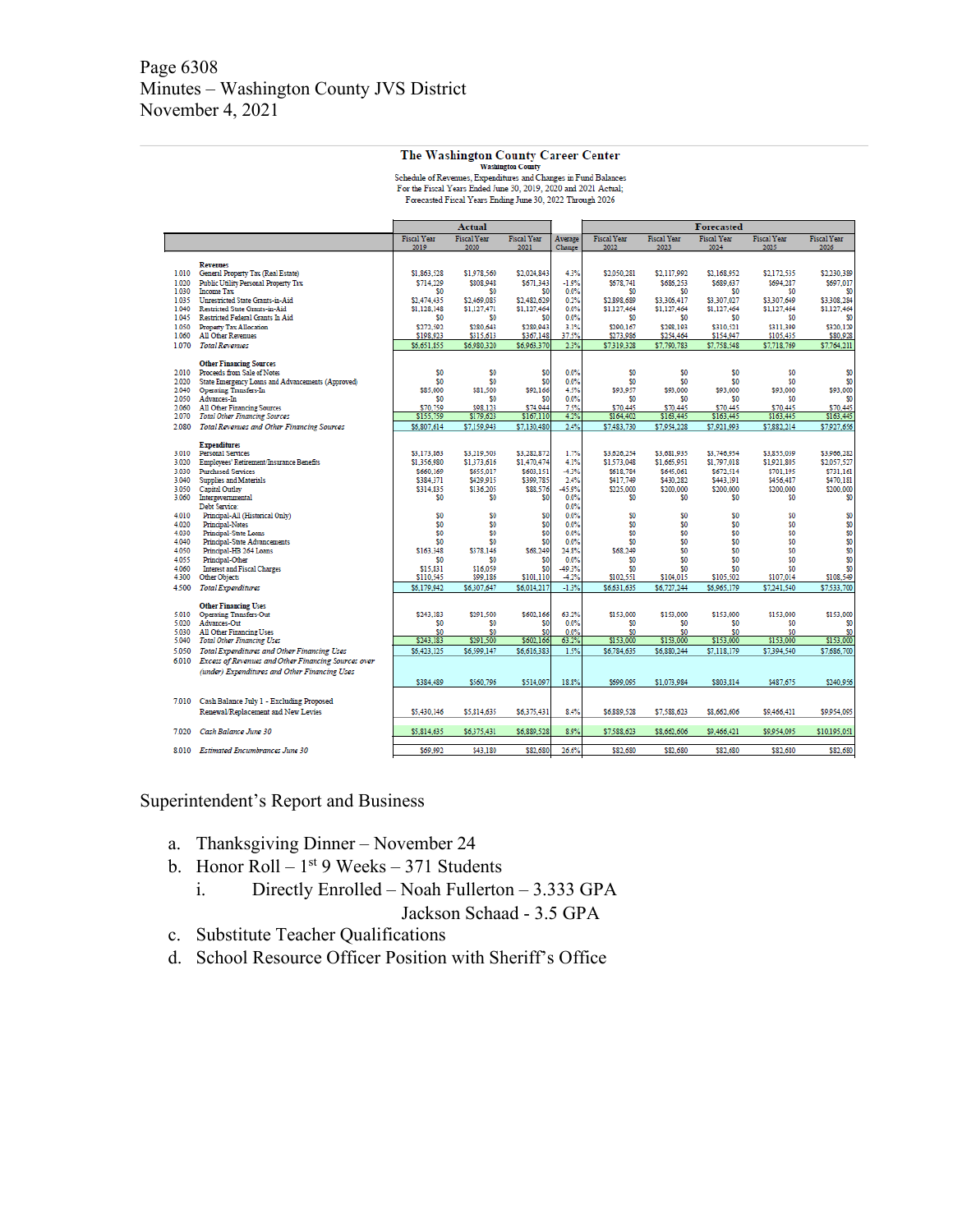Page 6309 Minutes – Washington County JVS District November 4, 2021

## **Resolution #60-21**

Moved by Mr. Lauer and seconded by Mr. Arnold to approve the following consent agenda items:

a. Employ the following part-time Adult Technical Training instructors for the year ending June 30, 2022:

| <b>Name</b>                          | Area                              | Rate/Hr. | <b>Effective</b> |  |
|--------------------------------------|-----------------------------------|----------|------------------|--|
| Amy Brokaw                           | <b>Medical Assistant</b>          | \$21.60  | November 2, 2021 |  |
| Amy Brokaw                           | Medical Billing Specialist        | \$21.60  | November 2, 2021 |  |
| *Brittany Ellison                    | <b>Medical Assistant</b>          | \$22.40  | November 8, 2021 |  |
| *Nichoale Shaulis                    | <b>Medical Billing Specialist</b> | \$22.40  | November 8, 2021 |  |
| Jessica Townsend   Medical Assistant |                                   | \$21.60  | October 30, 2021 |  |

(\*) Pending BCI/FBI background check and Adult Education Permit.

- b. Employ the following substitute teachers at a rate of \$150 per day for 2021-2022 school year: Rebecca Wears & Leslie Yoak.
- c. Approve agreement with local health care facilities for secondary students for 2021-2022 school year.
- d. Approve amended Agribusiness Planning & Analysis Coordinator job description, Resolution #91-10.
- e. Approve amended Director of Adult Technical Training job description, Resolution #33-02.
- f. Approve Club Activity budgets for 2021-2022, below:
- g. Approve Resident Educator allocation for July 1, 2021, through June 30, 2022, per Article 11.08 Tuition Reimbursement, H:

| <b>Resident Educator:</b> |     |
|---------------------------|-----|
| Amy Pinkerton             | 00C |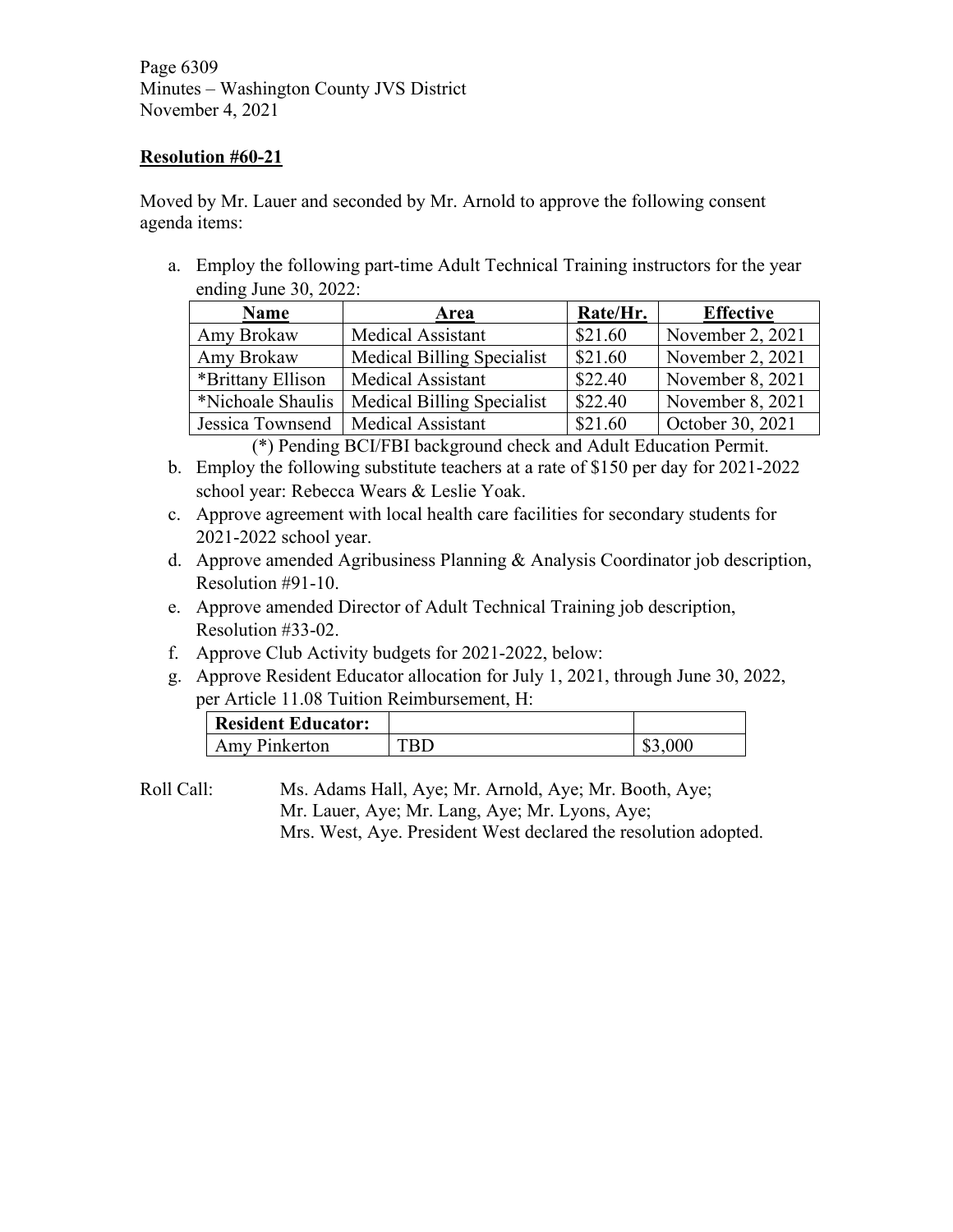| <b>Summary of Club Activity Budgets</b> |  |
|-----------------------------------------|--|
| 2021-2022                               |  |

| <b>CLUB</b>                         |   | PRIOR YEAR'S ESTIMATED<br><b>BALANCE</b> |   | <b>INCOME</b> |   | <b>ESTIMATED</b> | <b>ESTIMATED</b><br><b>EXPENDITURES ENDING BALANCE</b> |
|-------------------------------------|---|------------------------------------------|---|---------------|---|------------------|--------------------------------------------------------|
| CULTURAL AND BENEVOLENT FUND        | s | 34.532.52                                | s | 3.356.00      | s | 20.700.00 S      | 17.188.52                                              |
| STUDENT ADVISORY COUNCIL            |   | 6,680.55                                 |   | 5,800.00      |   | 7.030.00         | 5.450.55                                               |
| NATIONAL TECHNICAL HONOR SOCIETY    |   | 1,564.37                                 |   | 300.00        |   | 1,500.00         | 364.37                                                 |
| BUSINESS PROFESSIONALS OF AMERICA   |   |                                          |   |               |   |                  |                                                        |
| Chapter                             |   | 8,679.29                                 |   | 7,740.00      |   | 13,240.00        | 3.179.29                                               |
| Graphic Design & Video Production   |   | 1,846.39                                 |   | 100.00        |   | 1,150.00         | 796.39                                                 |
| Digital Marketing                   |   | 917.59                                   |   | 4.000.00      |   | 3.000.00         | 1.917.59                                               |
| FUTURE FARMERS OF AMERICA           |   |                                          |   |               |   |                  |                                                        |
| Chapter                             |   | 5.954.47                                 |   | 850.00        |   | 3,720.00         | 3.084.47                                               |
| Landscape & Turf Management         |   | 658.63                                   |   | 300.00        |   | 400.00           | 558.63                                                 |
| SkillsUSA                           |   |                                          |   |               |   |                  |                                                        |
| Chapter                             |   | 11.097.03                                |   | 11.076.00     |   | 19.371.00        | 2,802.03                                               |
| Auto Collision Repair & Refinishing |   | 693.06                                   |   | 150.00        |   | 800.00           | 43.06                                                  |
| <b>Auto Mechanics</b>               |   | 845.93                                   |   | 260.00        |   | 620.00           | 485.93                                                 |
| Building Technology -Carpentry      |   | 2.949.20                                 |   | 1,600.00      |   | 2,250.00         | 2.299.20                                               |
| Cosmetology                         |   | 768.05                                   |   | 480.00        |   | 950.00           | 298.05                                                 |
| Diesel Truck Mechanics              |   | 1.735.26                                 |   | 1,800.00      |   | 1,800.00         | 1,735.26                                               |
| Electricity                         |   | 739.69                                   |   | 2,300.00      |   | 2,700.00         | 339.69                                                 |
| Heavy Equipment                     |   | 1,018.93                                 |   | 1,500.00      |   | 1,600.00         | 918.93                                                 |
| Masonry                             |   | 397.33                                   |   | 210.00        |   | 600.00           | 7.33                                                   |
| Medical College Prep                |   | 1.163.82                                 |   | 585.00        |   | 1,700.00         | 48.82                                                  |
| Patient Health Care                 |   | 1,247.48                                 |   | 450.00        |   | 1,625.00         | 72.48                                                  |
| Sports Medicine & Exercise Science  |   | 1,245.95                                 |   |               |   | 1,020.00         | 225.95                                                 |
| Welding                             |   | 1,170.78                                 |   | 470.00        |   | 1,575.00         | 65.78                                                  |

## **Resolution #61-21 – Approve Substitute Teacher Qualifications**

Moved by Mr. Booth and seconded by Ms. Adams Hall to adopt the following resolution:

Per Senate Bill 1, for the 2021-2022 school year the Board will waive the requirement that a substitute teacher must have a post-secondary degree. A substitute teacher must be "deemed of good moral character," and successfully completed an R.C. 3319.39 criminal background check. The State Board will issue a nonrenewable temporary substitute teacher license to an individual who meets Washington County Career Center requirements.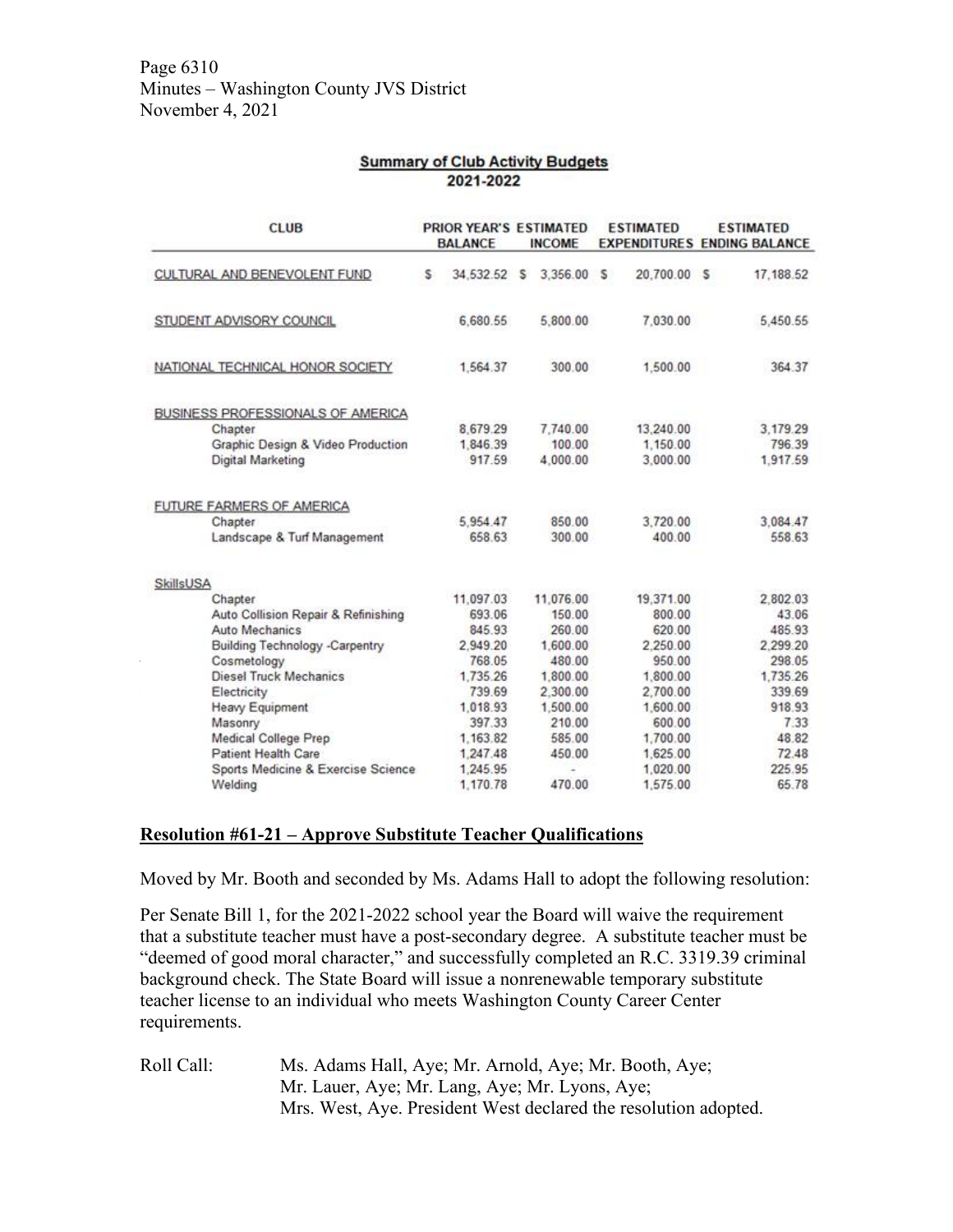Page 6311 Minutes – Washington County JVS District November 4, 2021

# **Resolution #62-21 – Section 125 Premium Only Plan 2022**

Moved by Mr. Arnold and seconded by Mr. Lauer to approve the following resolution:

RESOLVED, that the form of Section 125 Cafeteria Plan effective January 01, 2022, is hereby approved and adopted and the Treasurer of the Washington County Career Center is authorized and directed to execute the Plan as the "Administrator".

RESOLVED, that the Administrator shall be instructed to take such actions that are deemed necessary and proper in order to implement the Plan, and to set up adequate accounting and administrative procedures to provide benefits under the Plan.

RESOLVED, that the Administrator shall act as soon as possible to notify the employees of the adoption of the Plan in the form of the Summary of Plan Description.

Roll Call: Ms. Adams Hall, Aye; Mr. Arnold, Aye; Mr. Booth, Aye; Mr. Lauer, Aye; Mr. Lang, Aye; Mr. Lyons, Aye; Mrs. West, Aye. President West declared the resolution adopted.

# **Resolution #63-21 – Accept Retirement of Kaye Spiker, Assistant Director/Civil Rights & Anti-Harassment Officer**

Moved by Mr. Booth and seconded by Mr. Lauer to adopt the following resolution:

WHEREAS, **Kaye Spiker**, **Assistant Director/Civil Rights & Anti-Harassment Officer** with 22 years of service at the Career Center has requested to be released from her contract of employment for retirement purposes by way of her letter of retirement effective June 30, 2022; and,

BE IT RESOLVED, That severance pay be provided under the provisions of her contract; and,

BE IT FURTHER RESOLVED, That the Board of Education commends her for her public service rendered, commitment to students, and loyalty to the school and the community; and,

Be IT FURTHER RESOLVED, That this retirement is accepted with deep regret, but with best wishes and sincere appreciation.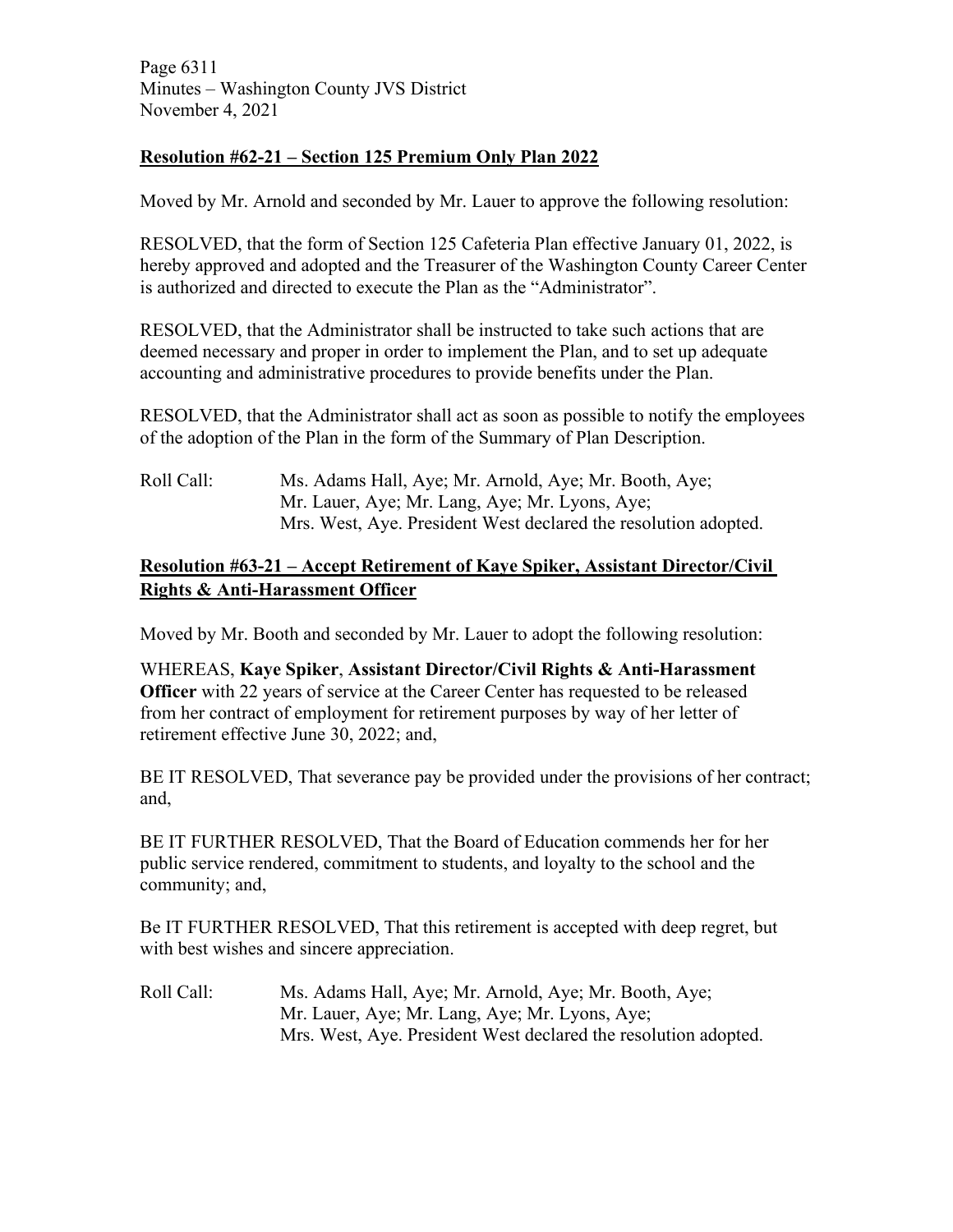Page 6312 Minutes – Washington County JVS District November 4, 2021

## **Resolution #64-21 – Employ Health & Wellness Specialist**

Moved by Mr. Booth and seconded by Mr. Arnold to adopt the following resolution:

Employ, **Sara Sauls,** as full-time **Health & Wellness Specialist** beginning November 8, 2021.

Her employment classification will be Classification I, Step 4-(6 hours/day) (189 days a year) at \$22,562.55 (pro-rated salary for 135 days) – 18 pays for the remainder of the 2021-2022 school year.

Roll Call: Ms. Adams Hall, Aye; Mr. Arnold, Aye; Mr. Booth, Aye; Mr. Lauer, Aye; Mr. Lang, Aye; Mr. Lyons, Aye; Mrs. West, Aye. President West declared the resolution adopted.

## **Resolution #65-21 – Approve Family & Medical Leave for Chad Barth**

Moved by Mr. Lauer and seconded by Mr. Lyons to adopt the following resolution:

BE IT RESOLVED, That, upon recommendation of the Superintendent, Chad Barth, Auto Collision Repair & Refinishing Instructor, be approved for Family  $\&$ Medical Leave beginning September 17, 2021, through September 16, 2022, (using sick leave, personal and days without pay) per the Family  $\&$  Medical Leave Act (FMLA) and board Policy 3430.01.

Roll Call: Ms. Adams Hall, Aye; Mr. Arnold, Aye; Mr. Booth, Aye; Mr. Lauer, Aye; Mr. Lang, Aye; Mr. Lyons, Aye; Mrs. West, Aye. President West declared the resolution adopted.

# **Resolution #66-21 – Accept Resignation of Patient Health Care Instructor**

Moved by Mr. Lauer and seconded by Mr. Arnold to adopt the following resolution:

WHEREAS, **Angela Diehl**, Patient Health Care Instructor, has submitted a letter of resignation; therefore,

BE IT RESOLVED, That the resignation of Angela Diehl be accepted effective October 24, 2021.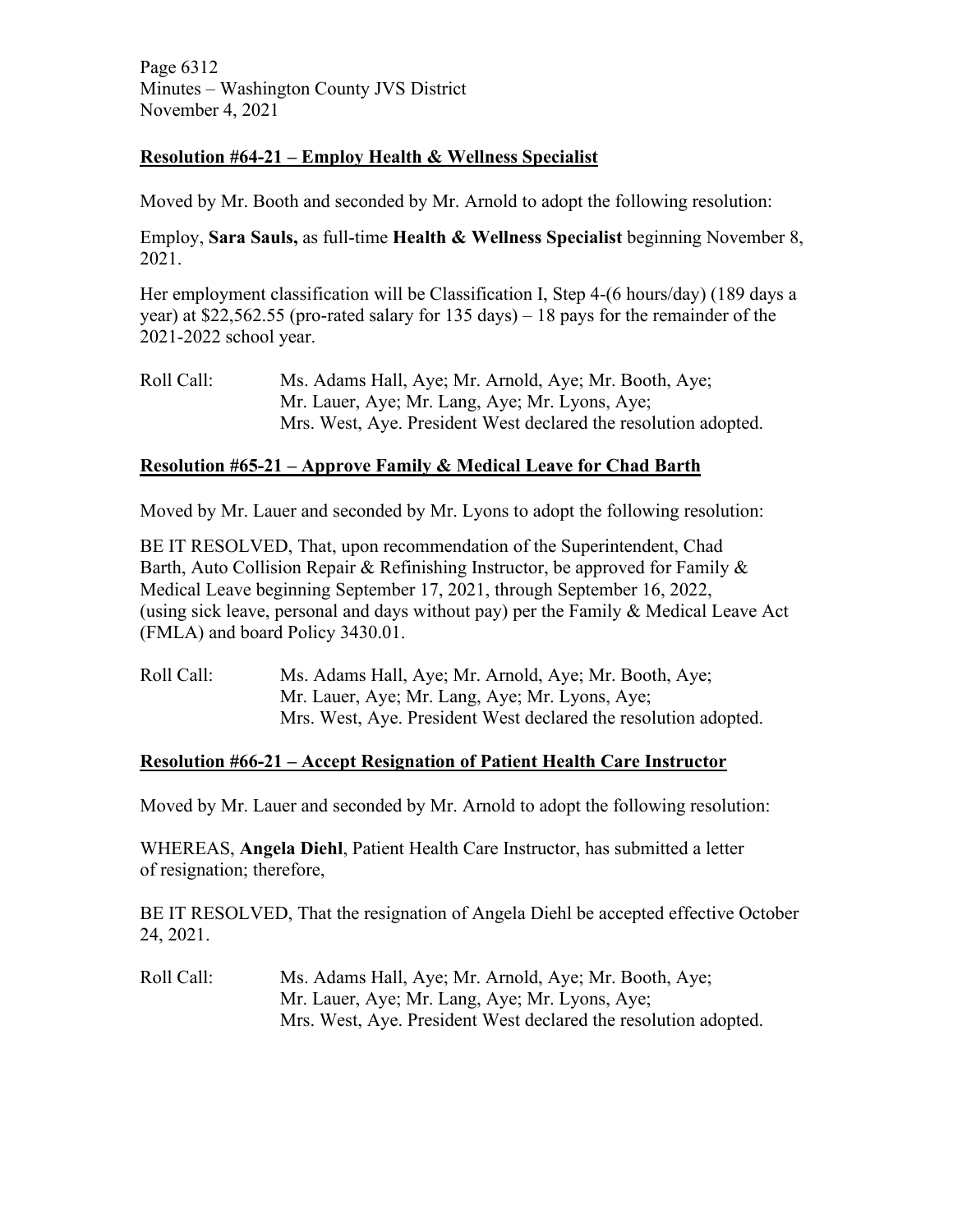Page 6313 Minutes – Washington County JVS District November 4, 2021

## **Resolution #67-21 – Employ Maintenance Supervisor**

Moved by Mr. Booth and seconded by Mr. Lauer to adopt the following resolution:

Employ **Byron Butts** as full-time **Maintenance Supervisor**, beginning December 13, 2021, due to the retirement of Pete Spaziani.

His employment classification is Class 1, Step 4 (8 hours/day) (260 days/year) at  $$39,392.64$  (pro-rated for 144 days) – 13 pays for the remainder of the 2021-2022 school year

Roll Call: Ms. Adams Hall, Aye; Mr. Arnold, Aye; Mr. Booth, Aye; Mr. Lauer, Aye; Mr. Lang, Aye; Mr. Lyons, Aye; Mrs. West, Aye. President West declared the resolution adopted.

# **Resolution #68-21 – Accept retirement of Marty Clark, Agribusiness, Compliance & Workforce Development Coordinator**

Moved by Mr. Arnold and seconded by Mr. Lauer to adopt the following resolution:

WHEREAS, **Marty Clark**, **Agribusiness, Compliance, & Workforce Development Coordinator** with 23 years of service at the Career Center has requested to be released from his contract of employment for retirement purposes by way of his letter of retirement effective May 1, 2022; and,

BE IT RESOLVED, That severance pay be provided under the provisions of his contract; and,

BE IT FURTHER RESOLVED, That the Board of Education commends him for his public service rendered, commitment to students, and loyalty to the school and the community; and,

Be IT FURTHER RESOLVED, That this retirement is accepted with deep regret, but with best wishes and sincere appreciation.

Roll Call: Ms. Adams Hall, Aye; Mr. Arnold, Aye; Mr. Booth, Aye; Mr. Lauer, Aye; Mr. Lang, Aye; Mr. Lyons, Aye; Mrs. West, Aye. President West declared the resolution adopted.

## **Resolution #69-21 – Employ Patient Health Care Instructor**

Moved by Mr. Booth and seconded by Mr. Lauer to adopt the following resolution:

| Employ:    | Amy Pinkerton, RN, BSN |
|------------|------------------------|
| Program:   | Patient Health Care    |
| Beginning: | December 6, 2021       |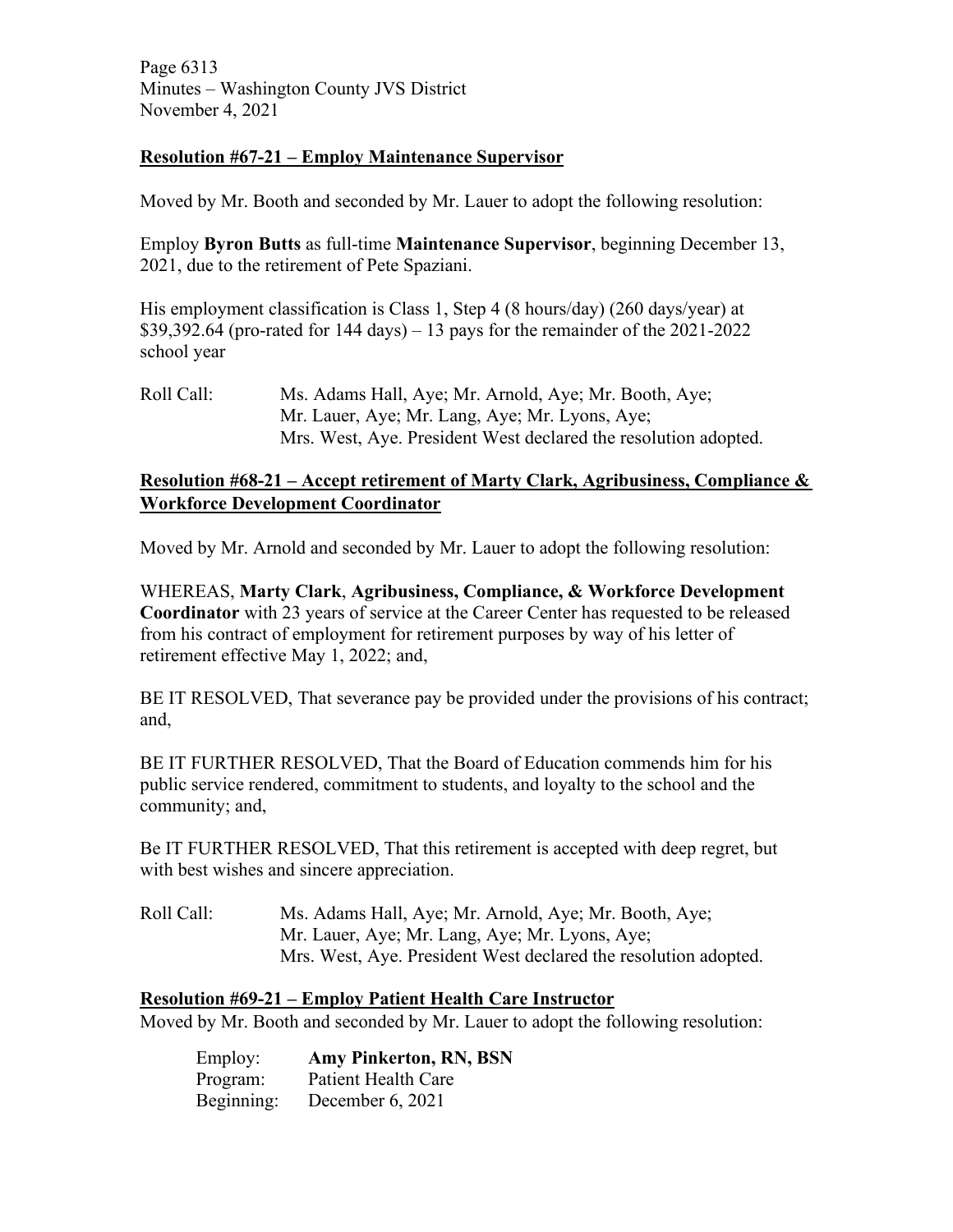Page 6314 Minutes – Washington County JVS District November 4, 2021

|            | Salary Step: $C-10$ – (pro-rated for 113.5 days) – 17 pays for the<br>remainder of the 2021-2022 school year.      |
|------------|--------------------------------------------------------------------------------------------------------------------|
|            | Extended Days beginning on December 6, 2021                                                                        |
|            | Note: Pending receipt of BCI/FBI background checks with no record and<br>teaching license.                         |
|            | BE IT FURTHER RESOLVED, That under the provisions of ORC 3319.08, such<br>employee shall be directed and assigned. |
| Roll Call: | Ms. Adams Hall, Aye; Mr. Arnold, Aye; Mr. Booth, Aye;<br>Mr. Lauer, Aye; Mr. Lang, Aye; Mr. Lyons, Aye;            |

Mrs. West, Aye. President West declared the resolution adopted.

## **Resolution #70-21 – School Resource Officer Agreement Contract**

Moved by Mr. Booth and seconded by Mr. Arnold to adopt the following resolution:

WHEREAS, the Washington County Sheriff's Office agrees to maintain a regularly scheduled School Resource Officer assigned to the Washington County Career Center.

WHEREAS, pursuant to Section 311.29, 505.43 and 3313.37 of the Ohio Revised Code, the County Sheriff may enter into contract with Washington County Career Center, to render any police services.

THEREFORE, authorize the Treasurer to enter into a School Resource Officer agreement between the Washington County Career Center and Washington County Sheriff's Office for up to 184 school days per academic calendar year.

BE IT RESOLVED, this contract shall begin on January 3, 2022, not to exceed the amount of \$68,700 for the 2022 calendar year.

Roll Call: Ms. Adams Hall, Aye; Mr. Arnold, Aye; Mr. Booth, Aye; Mr. Lauer, Aye; Mr. Lang, Aye; Mr. Lyons, Aye; Mrs. West, Aye. President West declared the resolution adopted.

Mr. Booth distributed evaluation packets for Superintendent and Treasurer to be completed by all Board Members and returned by December 1.

## ADJOURNMENT

Moved by Mr. Booth and seconded by Ms. Adams Hall to adjourn.